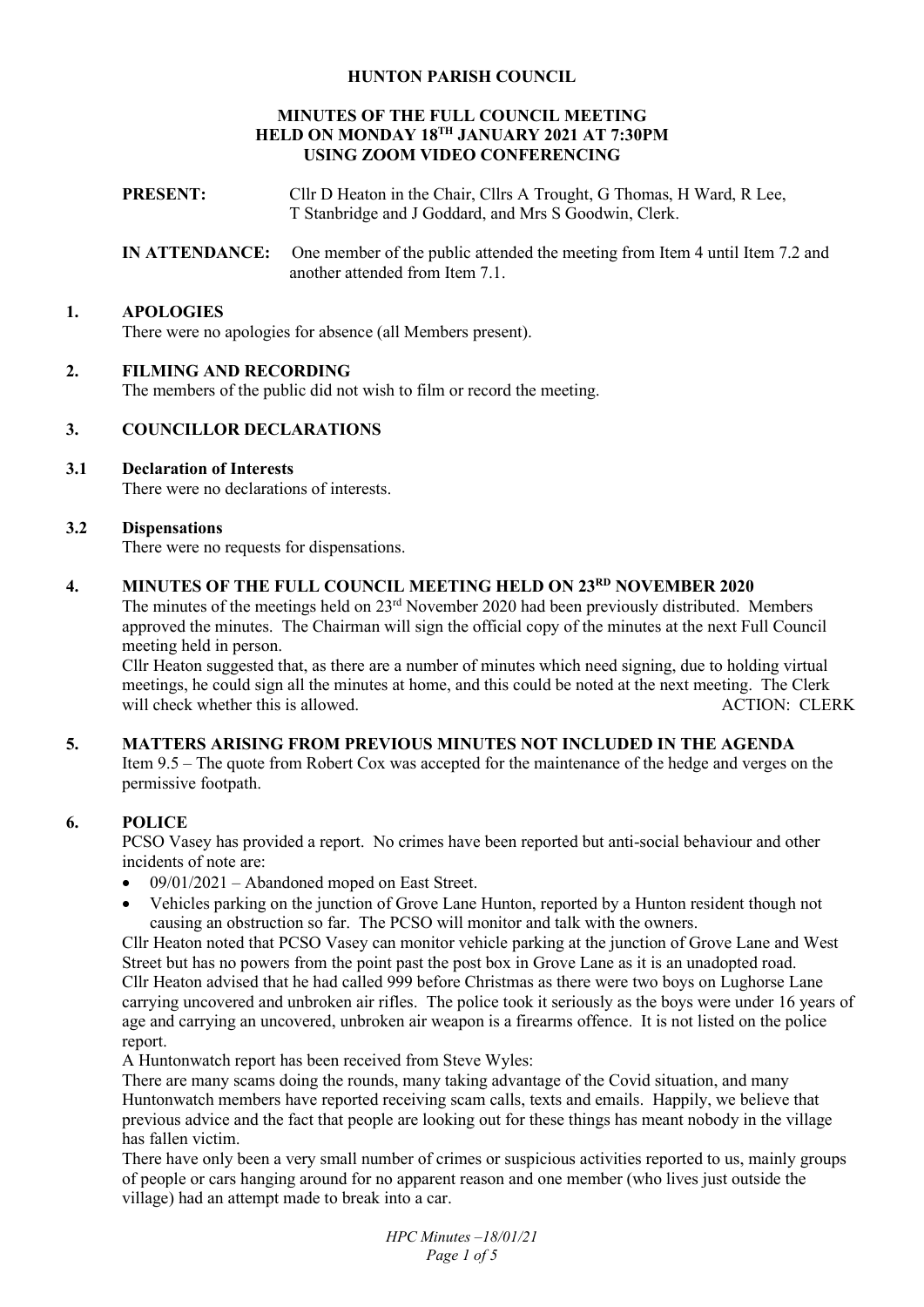We are in regular contact with PCSO Paul Vasey and see him about once a week.

# **7. LOCAL COMMUNITY**

## **7.1 King George V Playing Field Committee**

The Chairman of the Committee, Steve Jones, has been down to the field at least twice in the last two weeks and found deep motorcycle tracks on the cricket outfield. The cricket square and football pitch have not been affected. The tracks lead to the north west corner of the field. The Committee will monitor the situation, but if there are recurring incidents the access to the field may need to be reconsidered. The Committee is forecasting a carry forward of funds of approximately £7,000 to 2021/22 as spend has been limited due to Covid. There has been little capital expenditure and a new picnic table, matting and bin have all been funded by an MBC grant, with a small contribution from the Committee. Most expenditure this year has been on regular maintenance, approximately £3,500.

The Committee is very grateful for the funding received from the Parish Council, for the benefit of the village and the sports clubs, and would like to request that the funding continues at the same amount of £6,000 per annum for 2021/22.

Mr Jones thanked Members for the discussion at the last Parish Council meeting concerning the spend of the £10,000 MBC Business Rates grant received by the Parish Council. It was agreed at that meeting that some of the grant could be allocated to the Playing Field Committee to assist the sports clubs for their loss of income due to Covid. Written submissions have been made by each of the clubs. The amounts submitted by the Cricket Club and Bowls Club take into consideration funding received from their sports bodies. The recommendation from the Playing Field Committee is a grant of £3,000 from the Parish Council, which the Committee would then distribute to the clubs.

Cllr Heaton stated that this had been discussed previously and a one-off grant could be given to the Playing Field Committee under s19 Local Government (Miscellaneous Provisions) Act 1976. The Football Club has not received any funding from elsewhere, but if they did receive other funding, it would subsidise losses from the new year to the end of the season in 2021, whereas the Cricket Club and Bowls Club are covered for 2020.

Cllr Lee noted that the submission from the Cricket Club included a claim for stolen mowers and asked whether there was insurance. Mr Jones clarified that the Cricket Club is not requesting funding for the mower at the current time. The equipment stolen was second-hand and of relatively low value, but the Cricket Club could not insure it due to the conditions under which it was secured and is looking at options to increase security of the equipment to enable equipment to be purchased that can be insured. The £3,000 does not include the replacement mowers, that is purely for loss of income.

Members **Agreed** to the grant of £3,000 for the Playing Field Committee under s19 Local Government (Miscellaneous Provisions) Act 1976. Mr Jones thanked the Parish Council. The Clerk will arrange the transfer of the grant to the Playing Field Committee using online banking, to be authorised by two Members. ACTION: CLERK/MEMBERS

# **7.2 Traffic & Road Safety Working Party/Highways**

Cllr Goddard reported that the Traffic & Road Safety Working Party (T&RSWP) has agreed the following proposal for lowering the speed limits on some of the roads in Hunton:

- A 30mph limit from the top of Hunton Hill to the school.
- Extend the 40mph limit from Scotts House round the corner, then start the national speed limit.
- Make the whole of East Street a 30mph limit.

It is expensive to change between speed limit zones. Cllr Goddard has costed the proposal and asked Jennie Watson at KCC to check it is accurate – she will be looking at it on 19<sup>th</sup> January. Cllr Goddard will then email Members or present it at the next Parish Council meeting. There is no particular rush as works are being delayed due to Covid. ACTION: CLLR GODDARD

Cllr Goddard advised that a 'Road narrows' sign has been requested for the narrow section of road on East Street. Cllr Goddard will ask Jennie Watson for costings and reported back to the next Parish Council meeting ACTION: CLLR GODDARD

A resident took a photograph of a Spanish lorry travelling down East Street from Redwall Lane. Cllr Goddard called Berry Gardens, who said it was unlikely to be one of theirs and was more likely to be from the north side of the Wares Farm site. However, they did agree to put a sign up at their exit as they want to work with the village. Cllr Ward noted that a member of the T&RSWP had looked at the site and said there were no signs on the exit from the north side of the site to instruct drivers to turn left. Members **Agreed** that the Clerk should write to Firmins to ask that signage is erected to advise drivers on the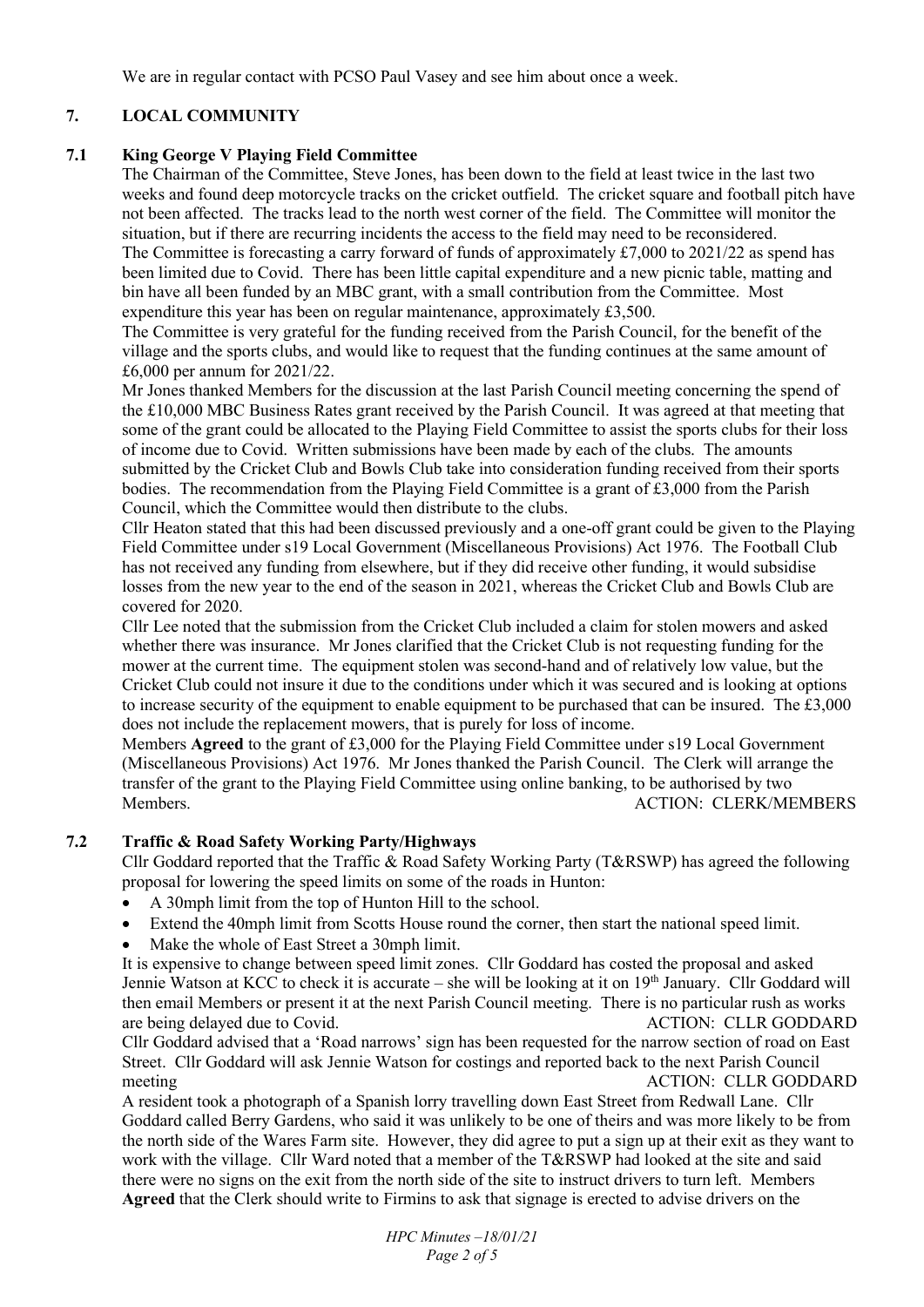direction they need to travel when they leave the site. ACTION: CLERK

Cllr Goddard advised that the T&RSWP is also liaising with KCC over culvert damage on Redwall Lane/George Street. Members of the T&RSWP will call the Berry Gardens depot if lorries are seen on the roads and the information can be provided to the Parish Council.

Cllr Ward noted that another item raised at the T&RSWP meeting was damage to the side of the road near Brickyard Cottages on Redwall Lane. Cllr Heaton agreed that there are a number of verge run overs in the village, which can be reported, but KCC may not take action. Members **Agreed** that the Clerk could report the verge damage near Brickyard Cottages to KCC Highways. ACTION: CLERK

Cllr Ward reported that the T&RSWP had suggested that the Parish Council could write a letter to Clockhouse Farm regarding the verge damage, but Cllr Heaton advised that it is not always tractors causing the damage, sometimes it is vans, and it is difficult to assign the damage to a particular business.

### **7.3 Tree & Pond Warden**

The Tree & Pond Warden, Mike Summersgill, was unable to attend the meeting but had given the following report:

Mr Summersgill has looked at the Oak tree on the field (ref T3 from the VTA) since the last meeting. Although there are two small dead limbs near the ground which could be removed relatively easily, there is a branch in the crown/canopy that looks dead and needs to be removed in the early spring. The Poplar tree in the far corner of the field (ref T2) needs to be looked at, to see whether it is a threat/risk to the road. Both trees require action within three months of the VTA. Mr Summersgill has said he will try to obtain costings of remedial work for the March 2021 Parish Council meeting.

Cllr Heaton does not believe there is a risk from the Poplar tree as it is down and can be left to rot.

# **8. PARISH MATTERS**

## **8.1 Coronavirus**

Steve and Sue Wyles of Huntonwatch have reinstated the meds collection service. All Huntonwatch members have been emailed and a post has been put on the Hunton Facebook page. There will also be a front-page item in the February Hunton Herald. So far, the take up has been minimal (four households) and many seem to be more comfortable with the arrangements at the various surgeries than they were first time around. Huntonwatch will monitor the situation and see whether the take up increases once the Hunton Herald is issued.

### **8.2 Parish Councillors**

Cllr Ward advised that the railings are broken on the footbridge over the ditch to the permissive footpath near the Village Hall. Cllr Heaton assumed that as it is a capital item it is likely to be the responsibility of KCC PROW to fix the railings. Members **Agreed** that the Clerk should report the damage to KCC PROW. ACTION: CLERK

Cllr Trought provided an update on the Village Club. Various grants have been received to keep the Club going. The Club did the teas in November. Although it is closed, the Club is not doing badly.

### **8.3 Culvert on Grove Lane**

Cllr Heaton noted that Grove Lane is a problem as it is an unadopted road and queried with Cllr Goddard whether the culvert should be the responsibility of the residents.

Cllr Goddard advised that maintenance costs for fixing potholes and clearing ditches is split between the residents. Cllr Goddard asked whether the road could be adopted by the Parish Council. Cllr Heaton did not feel that the Parish Council could commit to the capital expenditure of replacing the culvert on Grove Lane, but as it has an effect on West Street and the school, as well as Grove Lane, the Parish Council could consider cleaning the culvert a couple of times a year.

Cllr Goddard advised that, to clear the culvert under the road, a camera would need to be put down to see if it is blocked or has collapsed. If it could be cleared it would reduce the flooding on the roads. KCC have tried to blow water through the culvert previously but it did not go through. Cllr Goddard will obtain quotes for the clearing of the culvert. ACTION: CLLR GODDARD

Cllr Heaton noted that the culvert in Lughorse Lane has collapsed. The pipe is not very big and is being replaced with a plastic pipe. Cllr Heaton suggested speaking to Betts, as some flooding is due to land use because the water is coming off the fields quickly. It needs to be kept on the fields. Cllr Goddard has spoken to Betts – they are committed to leaving crops on the fields which absorb water and mitigate rainfall.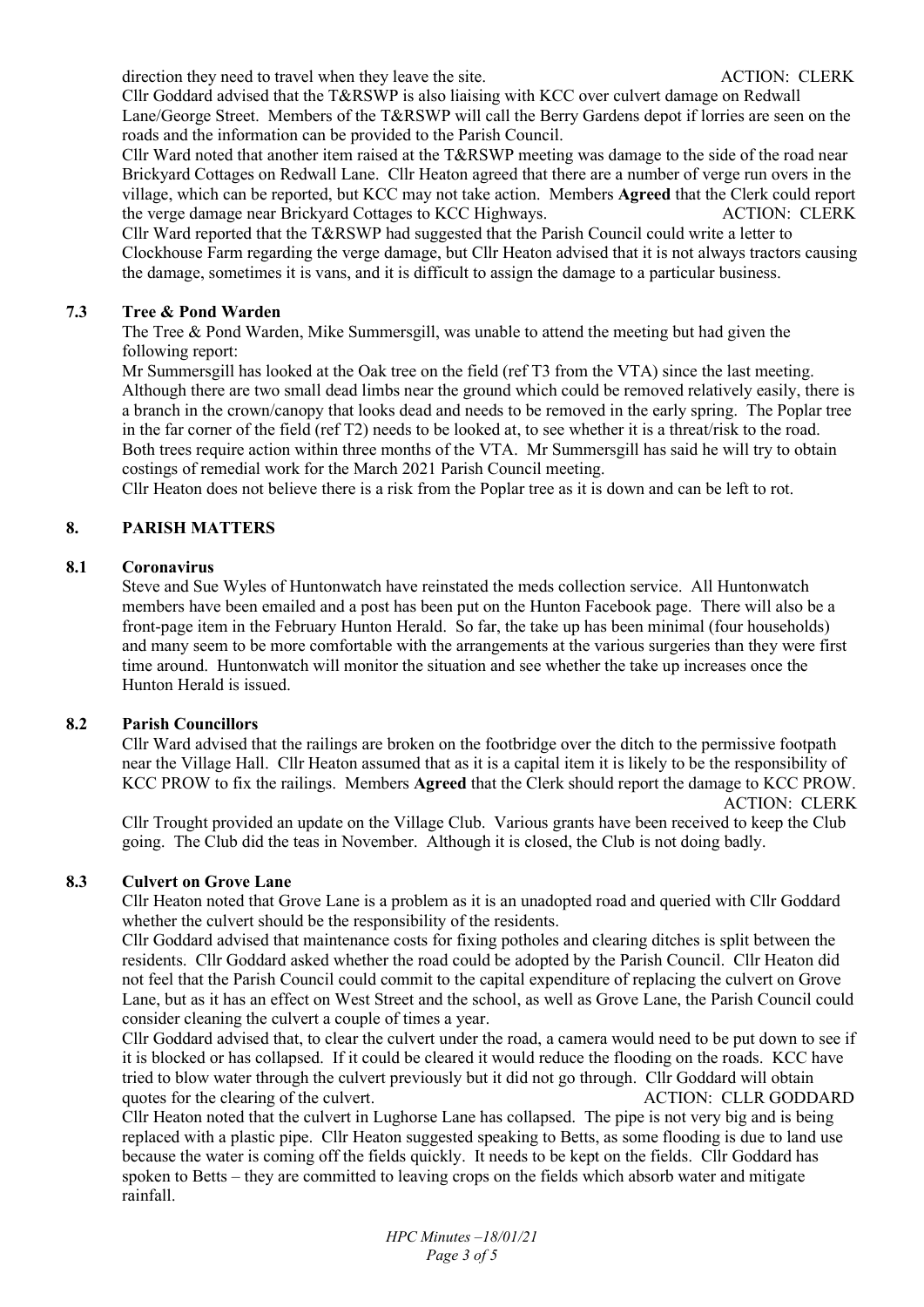Cllr Ward advised that the road always floods further down West Street near the Gudgeon, but the last time it happened residents said it took longer to drain away and there was an unpleasant odour. Cllr Heaton does not believe the culvert there was blocked; it was just sheer volume of water, although Cllr Goddard advised that it was a bit silted up. Cllr Heaton stated again that the water needs to be kept on the land, otherwise it brings the silt down. Cllr Heaton noticed that there are barriers at Gudgeon Oast and is not sure if the banks are collapsing.

## **8.4 Storage Container**

Cllr Heaton has checked the cost of containers on eBay, which are generally in the region of £1,600, plus the cost of collection, so the £2,000 quote from Mr Lawrence for a 20-foot container is reasonable. It would also be painted green and have the correct security lock. This would be a reconditioned container. Cllr Thomas asked where the container would be located, why a 20-foot container would be needed and what it would contain. After some discussion, it was agreed that a 10-foot container located alongside the existing container near the Football Club would be preferable as it would be more aesthetically pleasing than a 20-foot container located on the road side of the car park. The container will be used for machinery, gazebos, the apple press and other items used for village activities. Cllr Stanbridge felt it should be in view of the CCTV cameras.

Members **Agreed** in principle to the purchase of a 10-foot container at a cost of £1,600. Cllr Heaton will measure the suggested area for location to ensure the container will fit. ACTION: CLLR HEATON

# **8.5 Website**

The Clerk has spoken to clerks at five parish councils which use parishcouncil.net as their website provider. Four clerks were complimentary, but one had an issue with response times. Members **Agreed** that parishcouncil.net should still be used.

The next stage is the completion of the Website Development Brief, a lengthy document which allows the Parish Council to provide the specification for the website. The Clerk suggested that several Members may wish to be involved so that the website includes the requirements of the Parish Council. Cllrs Stanbridge and Ward **Agreed** to form a small working party with the Clerk to assist in the completion of the Website Development Brief. Cllr Lee suggested that it would be useful to have a map on the website and that the website name should be for Hunton Kent as there are other villages named Hunton in the country.

 ACTION: CLERK/CLLR WARD/CLLR STANBRIDGE The Clerk had completed a spreadsheet showing the basic content required for the Parish Council. Cllr Ward suggested that the Parish Council website should include the content from the village website to save users having to go to both sites. The Clerk will speak to the village website Webmaster.

ACTION: CLERK

# **8.6 KALC Community Awards Scheme 2021**

KCC launched the 2021 KALC Community Awards Scheme in November 2020, with Member councils having the option of adopting the awards scheme in their local area. The Scheme acknowledges and gives recognition to those that have made a significant contribution to their local community. Members **Agreed** to adopt the KALC Community Awards Scheme locally and selected two recipients for the award. Cllr Heaton **Agreed** to contact the recipients to ensure they are happy to accept it. ACTION: CLLR HEATON

**8.7 Clerk's Report** 

The Clerk did not have any items to report.

## **9. FINANCE**

# **9.1 Budget Monitoring Report**

The Budget Monitoring Report to 31st December 2020 was **Noted**.

### **9.2 Income Received**

No income has been received since the last meeting. The bank reconciliation was provided to Members for review but will need to be signed by one Member at the next Full Council meeting held in person.